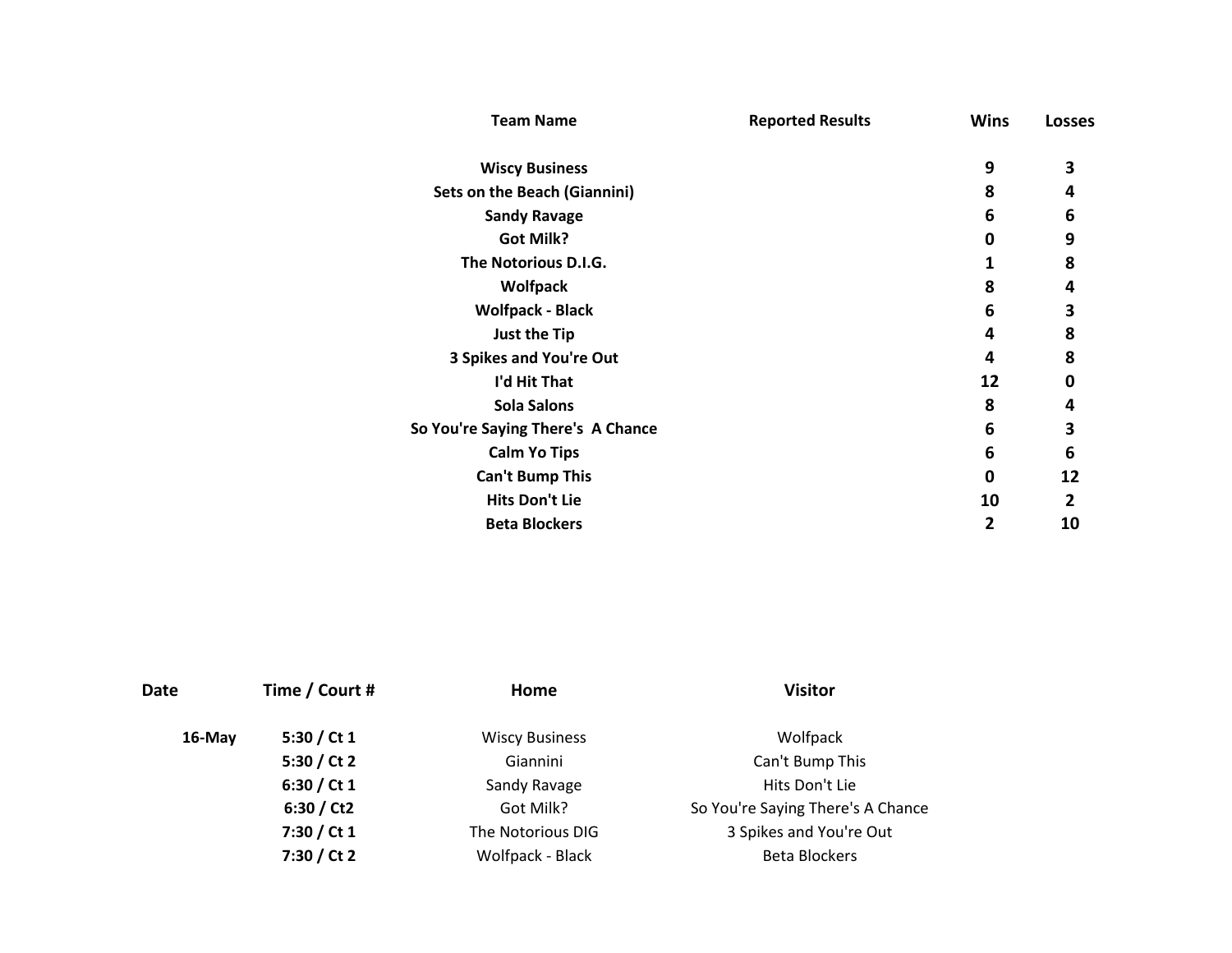|        | 8:30 / Ct 1   | Just The Tip                      | Sola Salons                       |
|--------|---------------|-----------------------------------|-----------------------------------|
|        | 8:30 / Ct 2   | I'd Hit That                      | Calm Yo Tips                      |
|        |               |                                   |                                   |
| 23-May | 5:30 / Ct $1$ | Sola Salons                       | Calm Yo Tips                      |
|        | 5:30 / Ct 2   | Got Milk?                         | Wolfpack - Black                  |
|        | 6:30 / Ct 1   | <b>Wiscy Business</b>             | Can't Bump This                   |
|        | 6:30 / Ct 2   | 3 Spikes and You're Out           | Hits Don't Lie                    |
|        | 7:30 / Ct 1   | Wolfpack                          | I'd Hit That                      |
|        | 7:30 / Ct 2   | Giannini                          | <b>Beta Blockers</b>              |
|        | 8:30 / Ct 1   | The Notorious DIG                 | So You're Saying There's A Chance |
|        | 8:30 / Ct 2   | Sandy Ravage                      | Just The Tip                      |
| 6-Jun  | 5:30 / Ct $1$ | Wolfpack                          | So You're Saying There's A Chance |
|        | 5:30 / Ct 2   | Sandy Ravage                      | Wolfpack - Black                  |
|        | 6:30 / Ct 1   | Just The Tip                      | Calm Yo Tips                      |
|        | 6:30 / Ct 2   | Sola Salons                       | <b>Beta Blockers</b>              |
|        | 7:30 / Ct 1   | <b>Wiscy Business</b>             | The Notorious DIG                 |
|        | 7:30 / Ct 2   | Can't Bump This                   | Hits Don't Lie                    |
|        | 8:30 / Ct 1   | Got Milk?                         | I'd Hit That                      |
|        | 8:30 / Ct 2   | Giannini                          | 3 Spikes and You're Out           |
| 13-Jun | 5:30 / Ct $1$ | Hits Don't Lie                    | <b>BetaBlockers</b>               |
|        | 5:30 / Ct 2   | 3 Spikes and You're Out           | Sola Salons                       |
|        | 6:30 / Ct 1   | <b>Wiscy Business</b>             | <b>Just TheTip</b>                |
|        | 6:30 / Ct 2   | Sandy Ravage                      | I'd Hit That                      |
|        | 7:30 / Ct 1   | Got Milk?                         | The Notorious DIG                 |
|        | 7:30 / Ct 2   | So You're Saying There's A Chance | Wolfpack - Black                  |
|        | 8:30 / Ct 1   | Wolfpack                          | Can't Bump This                   |
|        | 8:30 / Ct2    | Giannini                          | Calm Yo Tips                      |
| 20-Jun | 5:30 / Ct $1$ | Sets on the Beach                 | So You're Saying There's a Chance |
|        | 5:30 / Ct 2   | The Notorious DIG                 | Wolfpack                          |
|        | 6:30 / Ct $1$ | 3 Spikes and You're Out           | I'd Hit That                      |
|        |               |                                   |                                   |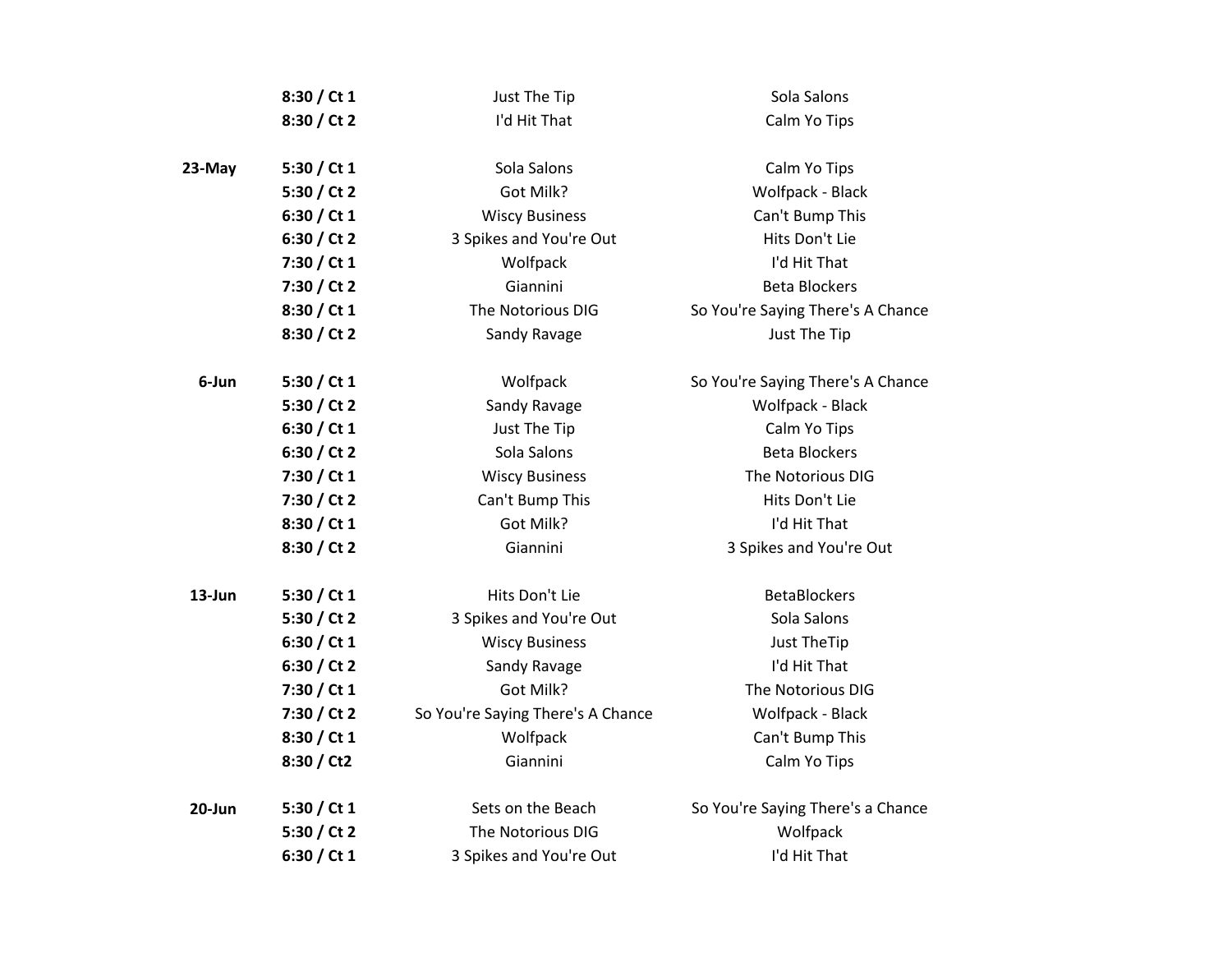|           | 6:30 / Ct 2   | Calm Yo Tips                      | Hits Don't Lie                    |
|-----------|---------------|-----------------------------------|-----------------------------------|
|           | 7:30 / Ct 1   | Got Milk?                         | Sola Salons                       |
|           | 7:30 / Ct 2   | Can't Bump This                   | <b>Beta Blockers</b>              |
|           | 8:30 / Ct 1   | Wolfpack - Black                  | Just The Tip                      |
|           | 8:30 / Ct 2   | <b>Wiscy Business</b>             | Sandy Ravage                      |
| 27-Jun    | 5:30 / Ct 1   | Calm Yo Tips                      | Can't Bump This                   |
|           | 5:30 / Ct 2   | So You're Saying There's a Chance | 3 Spikes and You're Out           |
|           | 6:30 / Ct 1   | Hits Don't Lie                    | The Notorious DIG                 |
|           | 6:30 / Ct 2   | Sola Salons                       | I'd Hit That                      |
|           | 7:30 / Ct 1   | Wolfpack                          | Wolfpack - Black                  |
|           | 7:30 / Ct 2   | <b>Wiscy Business</b>             | Got Milk?                         |
|           | 8:30 / Ct 1   | Just The Tip                      | <b>Beta Blockers</b>              |
|           | 8:30 / Ct 2   | Sets on the Beach                 | Sandy Ravage                      |
| $11$ -Jul | 5:30 / Ct $1$ | Sandy Ravage                      | Calm Yo Tips                      |
|           | 5:30 / Ct 2   | Hits Don't Lie                    | Wolfpack - Black                  |
|           | 6:30 / Ct 1   | Wolfpack                          | <b>Beta Blockers</b>              |
|           | 6:30 / Ct 2   | Got Milk?                         | Can't Bump This                   |
|           | 7:30 / Ct 1   | <b>Wiscy Business</b>             | 3 Spikes and You're Out           |
|           | 7:30 / Ct 2   | Just The Tip                      | I'd Hit That                      |
|           | 8:30 / Ct 1   | Sets on the Beach                 | The Notorious DIG                 |
|           | 8:30 / Ct 2   | So You're Saying There's a Chance | Sola Salons                       |
| 18-Jul    | 5:30 / Ct 1   | Got Milk?                         | <b>Beta Blockers</b>              |
|           | 5:30 / Ct 2   | Just The Tip                      | 3 Spikes and You're Out           |
|           | 6:30 / Ct 1   | <b>Wiscy Business</b>             | Wolfpack - Black                  |
|           | 6:30 / Ct 2   | The Notorious DIG                 | Calm Yo Tips                      |
|           | 7:30 / Ct 1   | Sets on the Beach                 | Hits Don't Lie                    |
|           | 7:30 / Ct 2   | Sandy Ravage                      | So You're Saying There's a Chance |
|           | 8:30 / Ct 1   | Wolfpack                          | Sola Salons                       |
|           | 8:30 / Ct 2   | I'd Hit That                      | Can't Bump This                   |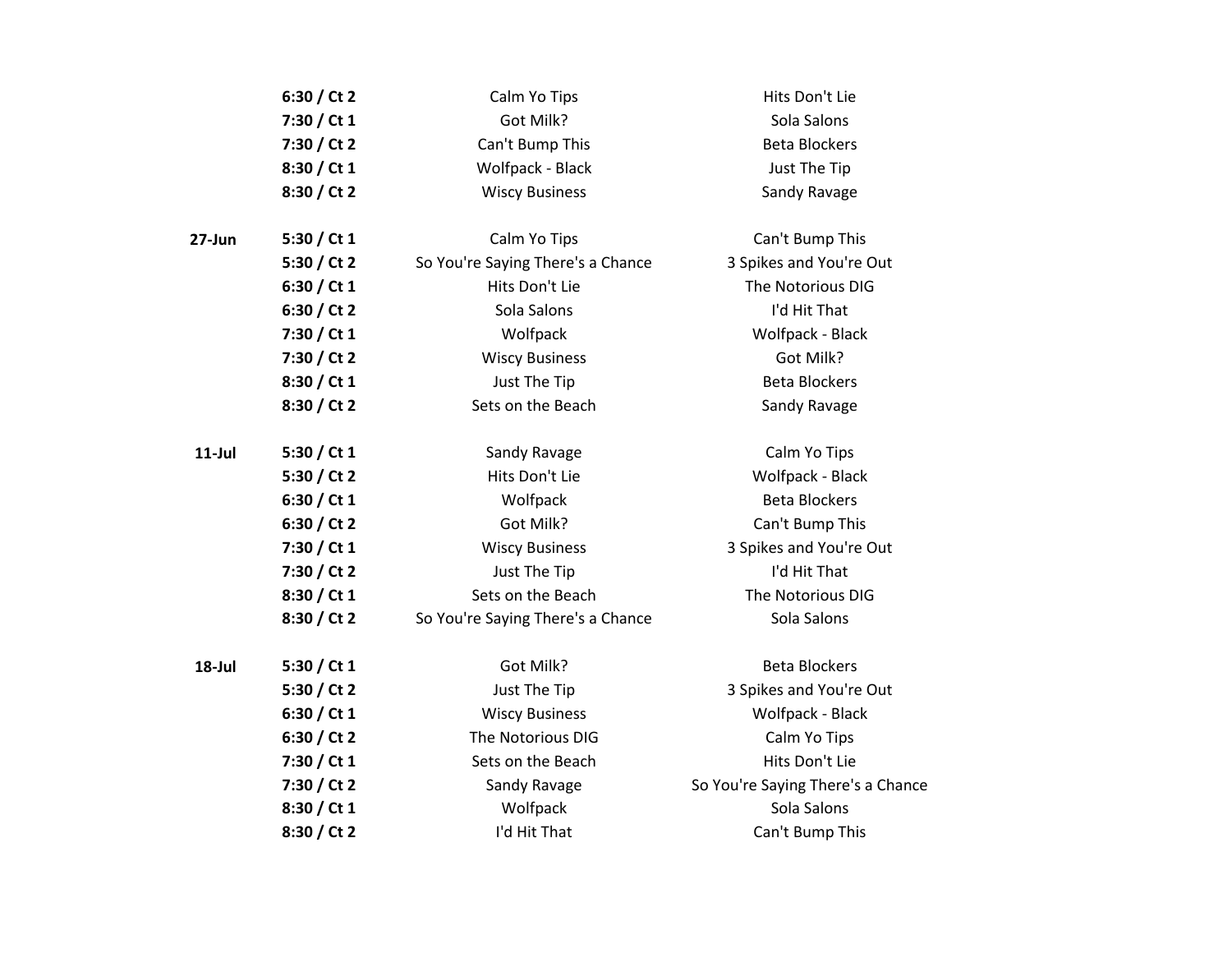| $25$ -Jul | 5:30 / Ct $1$ | <b>Wiscy Business</b>             | Sola Salons                       |
|-----------|---------------|-----------------------------------|-----------------------------------|
|           | 5:30 / Ct 2   | Sets on the Beach                 | Wolfpack                          |
|           | 6:30 / Ct 1   | Got Milk?                         | 3 Spikes and You're Out           |
|           | 6:30 / Ct 2   | Hits Don't Lie                    | Just The Tip                      |
|           | 7:30 / Ct 1   | Can't Bump This                   | So You're Saying There's a Chance |
|           | 7:30 / Ct 2   | Wolfpack - Black                  | I'd Hit That                      |
|           | 8:30 / Ct 1   | Sandy Ravage                      | The Notorious DIG                 |
|           | 8:30 / Ct 2   | Calm Yo Tips                      | <b>Beta Blockers</b>              |
| 1-Aug     | 5:30 / Ct $1$ | Sandy Ravage                      | Can't Bump This                   |
|           | 5:30 / Ct 2   | So You're Saying There's a Chance | Just The Tip                      |
|           | 6:30 / Ct 1   | <b>Wiscy Business</b>             | Calm Yo Tips                      |
|           | 6:30 / Ct 2   | 3 Spikes and You're Out           | <b>Beta Blockers</b>              |
|           | 7:30 / Ct 1   | Sets on the Beach                 | Wolfpack - Black                  |
|           | 7:30 / Ct 2   | Hits Don't Lie                    | Sola Salons                       |
|           | 8:30 / Ct 1   | I'd Hit That                      | The Notorious DIG                 |
|           | 8:30 / Ct 2   | Got Milk?                         | Wolfpack                          |
| 8-Aug     | 5:30 / Ct $1$ | <b>Playoffs</b>                   | <b>Playoffs</b>                   |
|           | 5:30 / Ct 2   |                                   |                                   |
|           | 6:30 / Ct 1   |                                   |                                   |
|           | 6:30 / Ct 2   |                                   |                                   |
|           | 7:30 / Ct 1   |                                   |                                   |
|           | 7:30 / Ct 2   |                                   |                                   |
|           | 8:30 / Ct 1   |                                   |                                   |
|           | 8:30 / Ct 2   |                                   |                                   |
| 15-Aug    | 5:30 / Ct $1$ | <b>Playoffs</b>                   | <b>Playoffs</b>                   |
|           | 5:30 / Ct 2   |                                   |                                   |
|           | 6:30 / Ct 1   |                                   |                                   |
|           | 6:30 / Ct 2   |                                   |                                   |
|           | 7:30 / Ct 1   |                                   |                                   |
|           | 7:30 / Ct 2   |                                   |                                   |